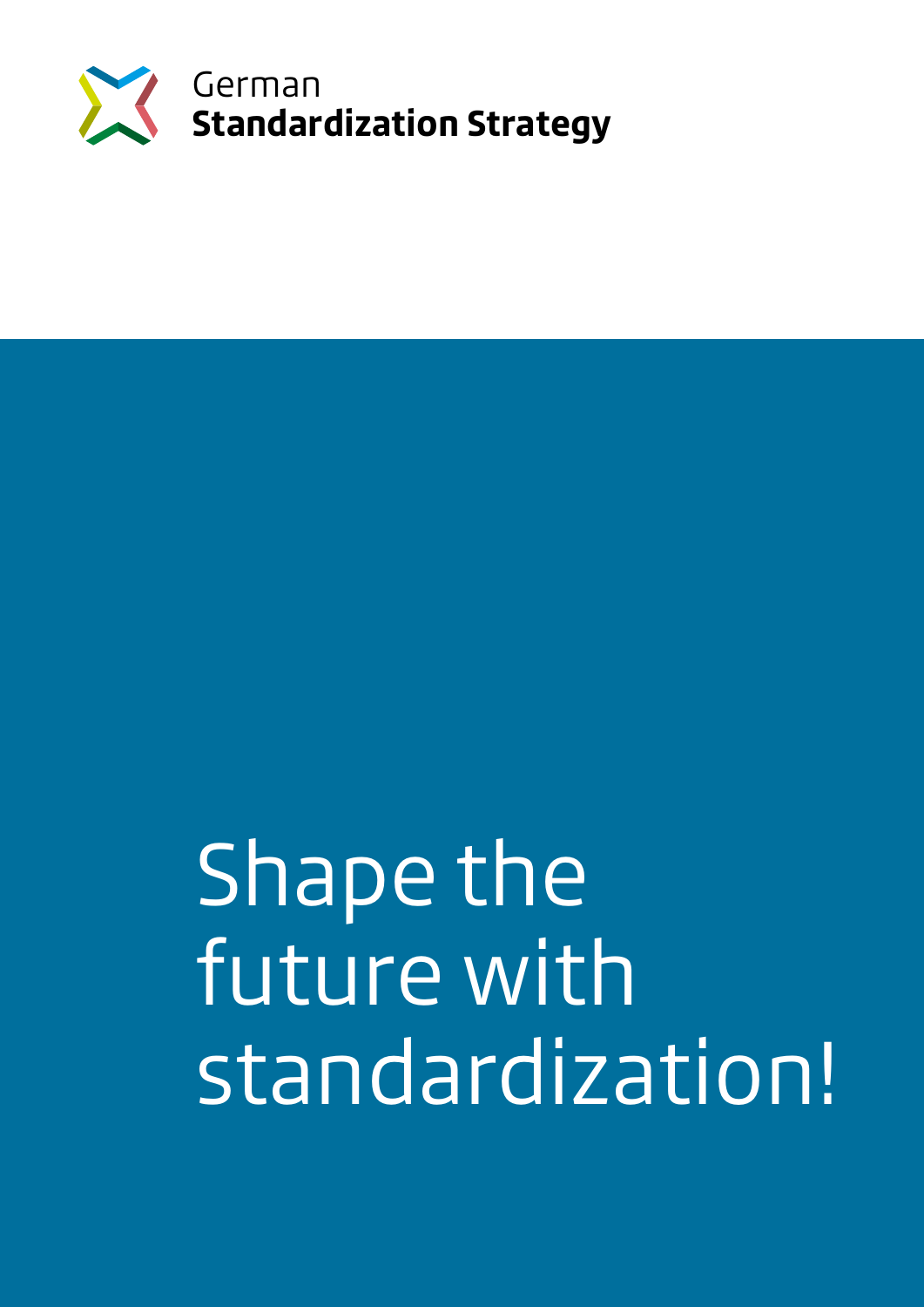# Vision:

»Shape the future with standardization!«

# Mission:

»Standardization in Germany helps business and society to strengthen, develop and open up regional and global markets.«

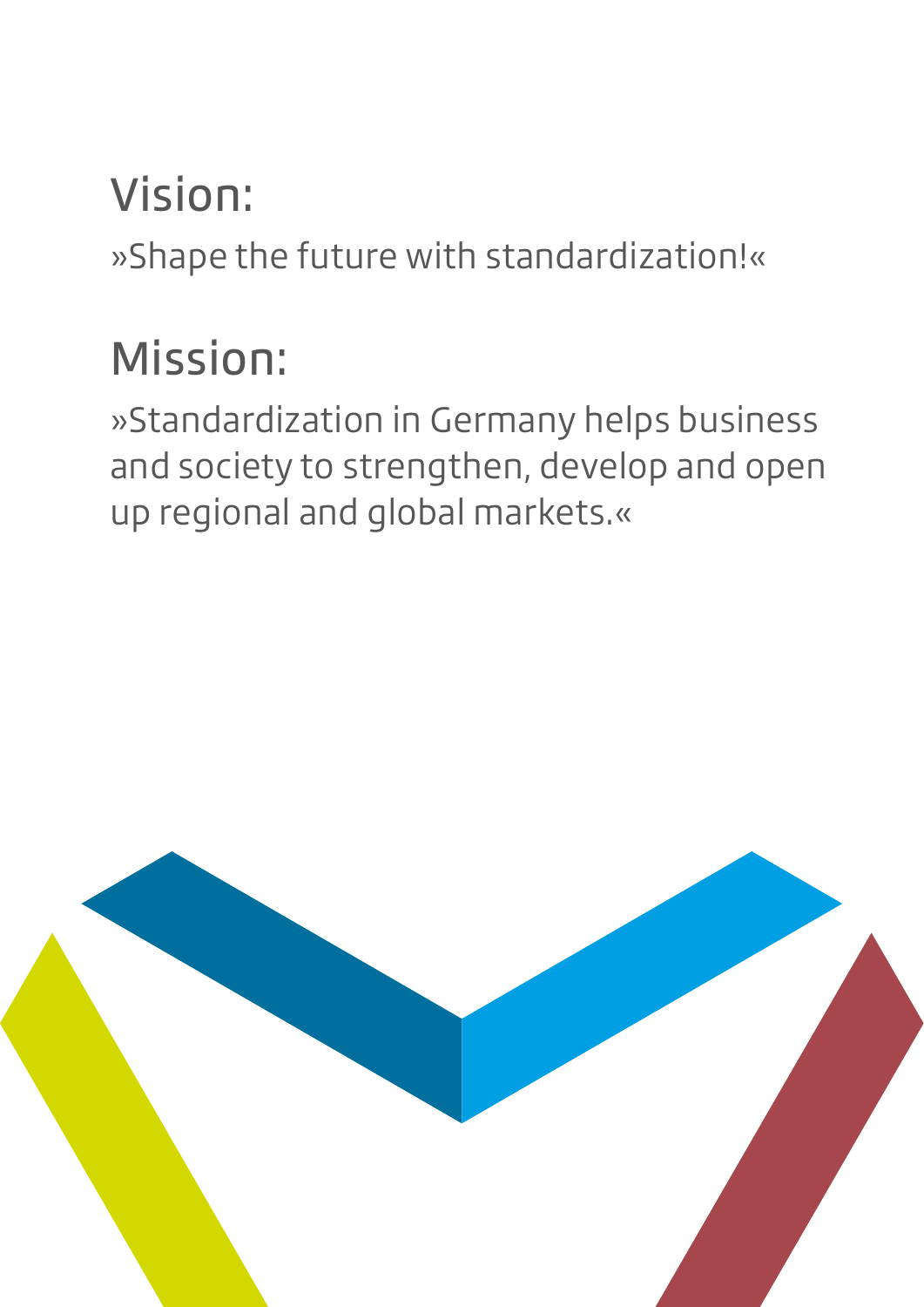

Introduction  $s, 5$ 

## Goal 1

International and European trade is facilitated by standardization  $6$ 

## Goal 2

Standardization is an instrument of deregulation. 8

## Goal 3

Germany is at the forefront in bringing future-oriented topics into standardization on a worldwide scale through the networking of stakeholders and the establishment of new processes and open platforms for coordination. 10

## Goal 4

Industry and society are the driving forces in standardization. <sup>12</sup>

## Goal 5

Standardization is used in particular by companies as an important strategic instrument. 14

## Goal 6

Standardization is highly regarded by the public. 16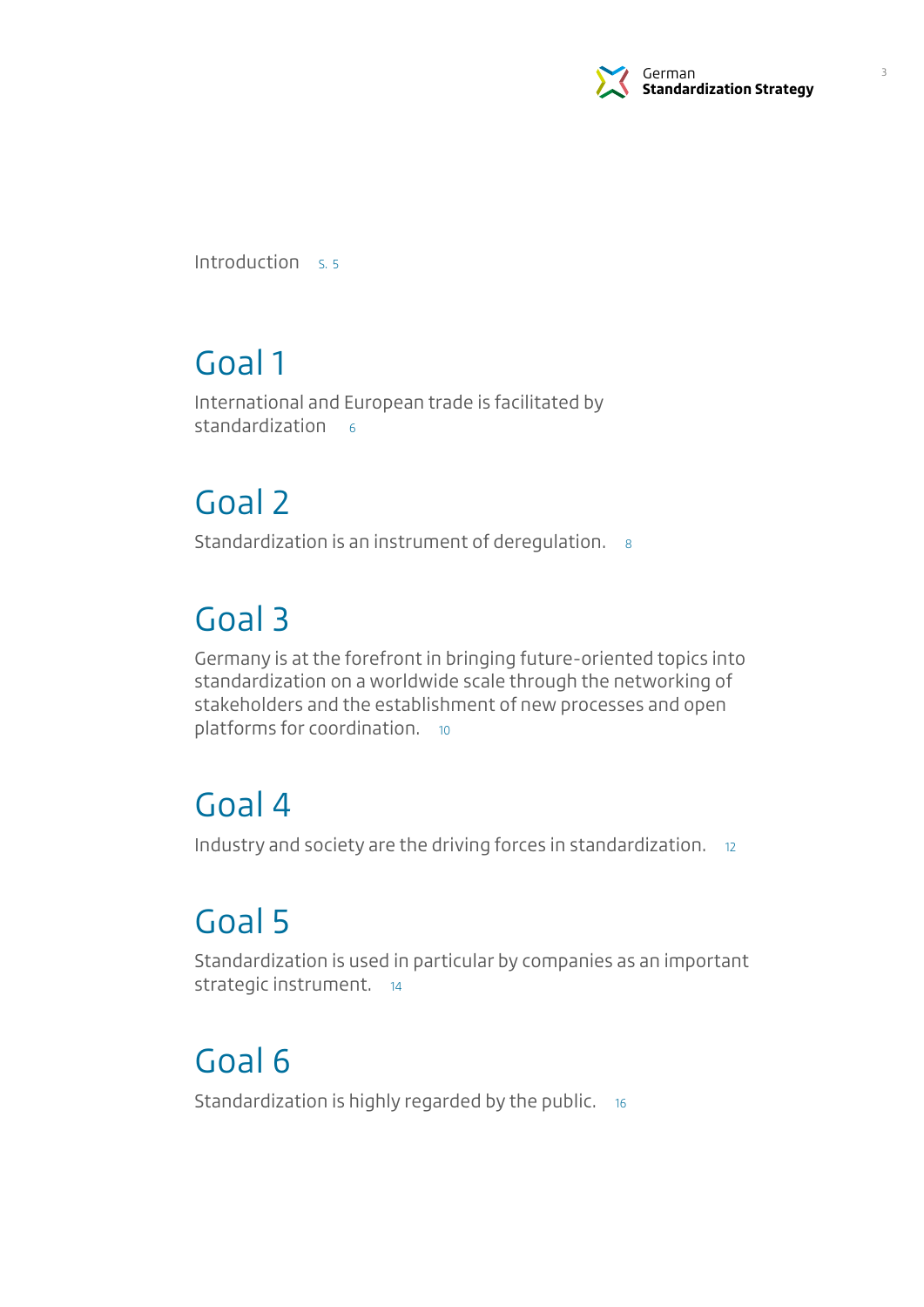

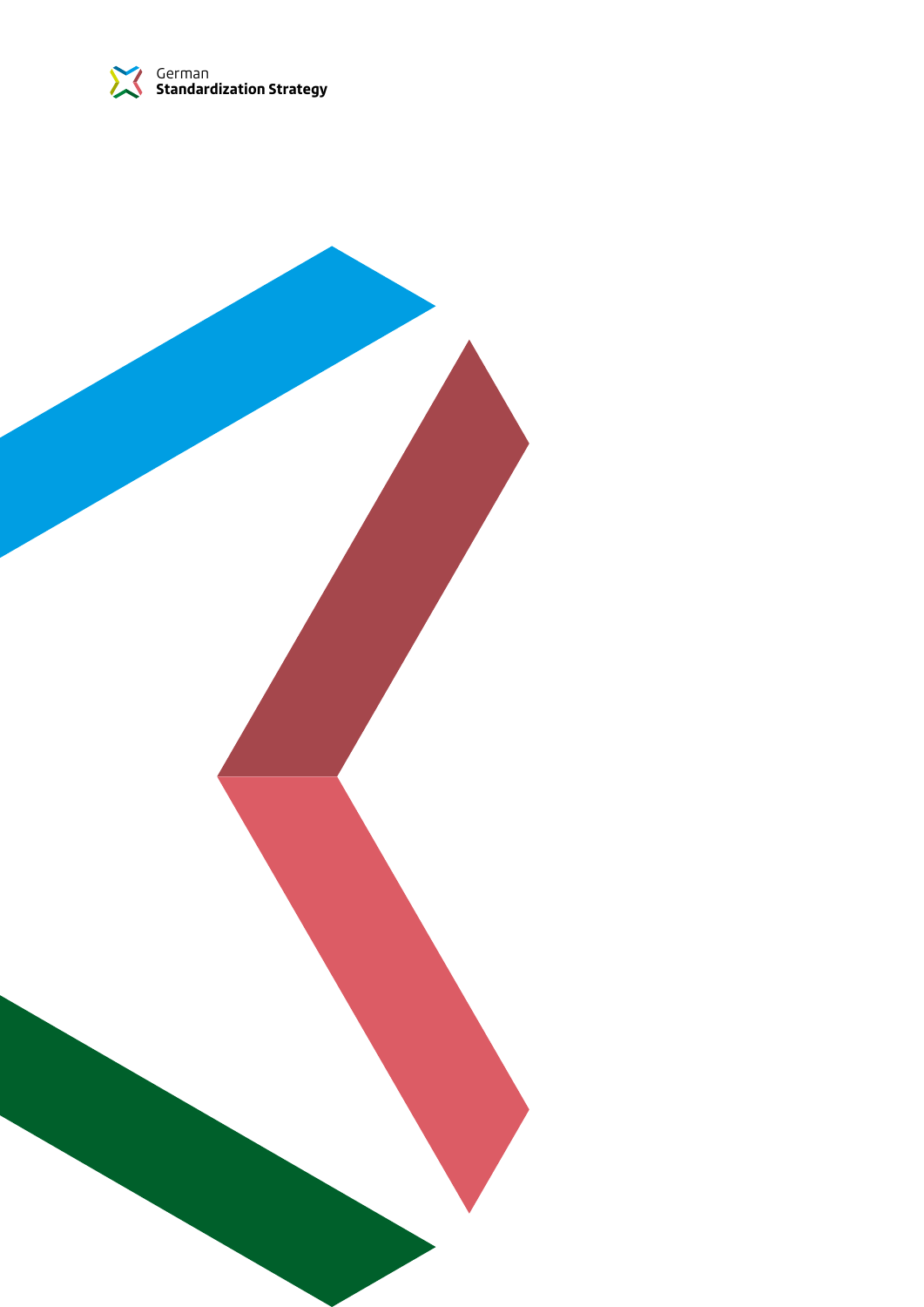

## Introduction

The German Standardization Strategy was developed in 2016 by representatives from all stakeholders in standardization in Germany. It is the result of an intensive process involving representatives from industry, consumer protection and occupational health and safety organizations, general health and environmental protection groups, social partners, technical associations, research institutes and the public. The standardization strategy was developed iteratively over several months, incorporating contributions received from the interested parties via workshops, a public consultation process and a stakeholder conference. On 3 November 2016, the German Standardization Strategy was approved by the DIN Presidial Board.

This strategy is to be understood as a "living document". It will be filled with life, implemented and continually developed by its stakeholders. At least every three years, at the latest in 2020, DIN's Presidial Board, as the representative of all stakeholders in standardization in Germany, will review the implementation status of the strategy and determine the necessity of further developing the goals formulated in it.

The German Standardization Strategy supports business, policy makers and state regulators as well as German society, in that standards serve to strengthen, shape and open up regional and global markets, as already expressed in the mission statement. All those who develop, use or make reference to standards are called upon to contribute to the implementation of the strategy according to the means available to them. The strategy is both a requirement and an obligation for all stakeholders. For DIN and DKE in their role as service providers for industry and society, this strategy will form the basis of their work for the foreseeable future. Other German standards development organizations and platforms for standardization also actively support the German Standardization Strategy.

The German Standardization Strategy is in line with the regulatory framework and principles of standardization, as set out, for instance, in the WTO criteria, Regulation on European Standardisation 1025/2012, the Standards Agreement between DIN and the Federal Republic of Germany and the Principles of Standardization.

In addition, the stakeholders place particular importance on stating that standardization must contribute to sustainable economic activity while at the same time meeting the needs of society in general with regard to environmental and consumer protection, occupational health and safety, and health protection.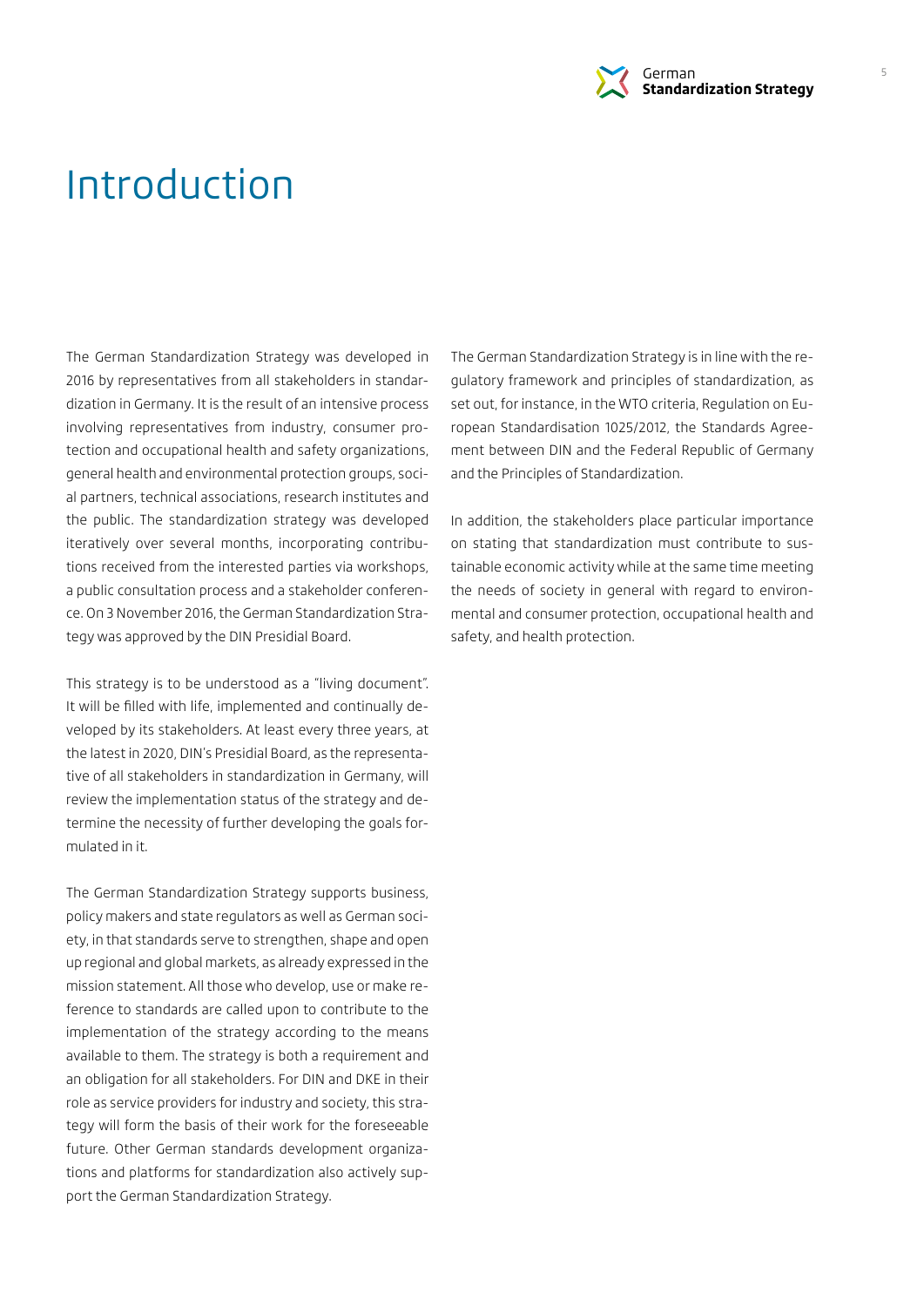#### International and European trade is facilitated by standardization

#### The international relevance of ISO and IEC is recognized and will continue to be reinforced.

- German standardization has a consistent international agenda.
- Standards and conformity assessment systems that are applied consistently worldwide are an essential prerequisite for free market access and provide investment and legal certainty.
- Member countries of the WTO or other international trade organizations make use of international standards (modified as little as possible) in their national technical legislation, which determines market access conditions. The status of national adoptions of international standards and their implementation is transparent, with Germany taking a leading role in this process.

Standardization creates the foundation for global trade. Consistent standards, accepted the world over, are indispensable for enhancing the competitiveness of export-oriented German industry. International standards facilitate global trade and help to remove trade barriers; additional costs for obtaining regional certification or carrying out multiple tests can be avoided. The active participation of German experts in international standards committees and the - as far as possible - unmodified adoption of ISO and IEC Standards in Germany, as well as by its trade partners, are key prerequisites. This reinforces the international relevance and acceptance of ISO and IEC and, with sufficient commitment, contributes to the rapid worldwide dissemination of German and European standards deliverables to international markets.

In many countries, standards are referenced in national technical legislation. Member countries of the WTO and other international trade organizations use International Standards to regulate market access and to lay down framework conditions for facilitated trade. Nevertheless, there continue to be differences in the extent to which International Standards are adopted consistently and without modification, and also discrepancies as to how they are applied. Germany advocates for more transparency and the unmodified adoption of ISO and IEC Standards and is a role model for upholding the principle: "One standard, one test, accepted everywhere."

German standardization fills this leading role. Having reached a common stance on policy, it is committed to the consistent application of standards and conformity assessment systems for, in an increasingly global economy, this is crucial for free market access as well as for investment and legal certainty.

#### The European Internal Market is strengthened by standardization.

- The European model of standardization is attractive for other regions of the world and has also been used as a template upon which to base their standards work.
- The actors in standardization engage in opportunities to take part in political decision making.
- The actors in standardization are actively involved in relevant policy-making on a continual basis. Both the processes and participation are open and transparent.
- The actors in German standardization in DIN and DKE take an active role in shaping the European standardization system; in addition, they support the European standards organizations CEN, CENELEC and ETSI (when appropriate) as independent and strong organizations.
- The quality of standards, in particular harmonized standards, is ensured and will be further enhanced.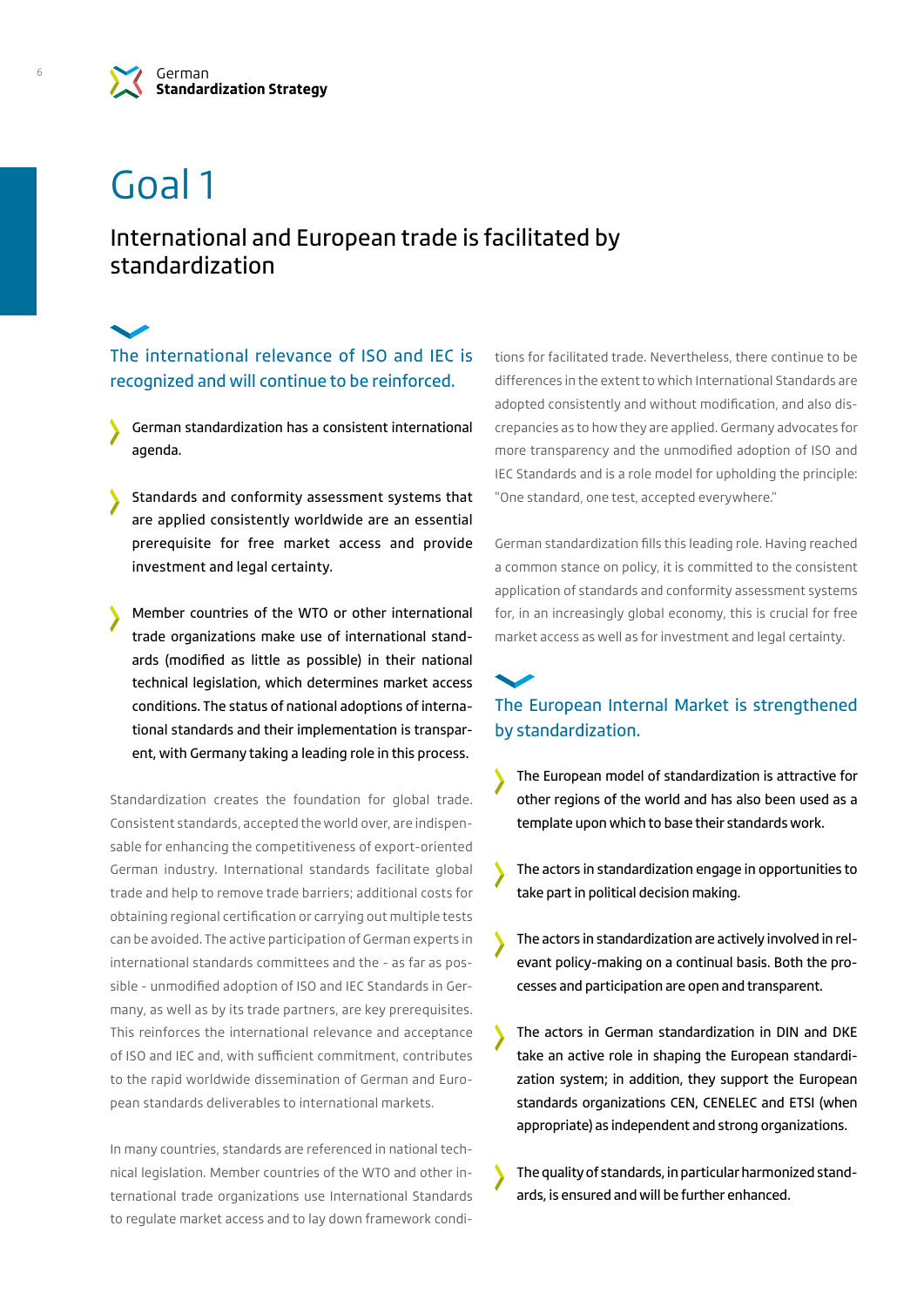

Standardization reinforces the integration and general functioning of the European Internal Market. European standardization is supported by the participants in the European Internal Market from industry, politics and society as a whole. The European standardization system, developed in collaboration with the national standards bodies, is continually being improved thanks to the constructive team work of all actors. It is a success story that serves as a global role model. The way the European standardization system functions and is structured holds a strong appeal for many regions. European standardization assists these regions in setting up and implementing standardization systems and structures similar to the European system, making a positive contribution in approaching regional markets and encouraging the dissemination and application of European Standards.

The actors in standardization from industry and society make use of the opportunities to participate in political decision making at the national and European level - in close cooperation with European lawmakers - in order to take an active role in determining the future of the European standardization system and standards work. At the same time, all the actors in standardization are committed to ensuring that participation in the political decision-making processes relevant for standardization always remains open and transparent. The European standards organizations CEN and CENELEC are independent and robust. They boost the competitiveness of the European economy and protect Europe's citizens. They ensure the high quality of standards, in particular that of harmonized standards, through suitable quality assurance measures.

### The market relevance<sup>1</sup> of standardization projects is ensured.

DIN and DKE are institutions recognized by policymakers, industry and society as contributing to industry's global competitiveness, and specifically to Germany's global competitiveness, through standardization.

- The limits on standardization's realm of responsibility are clearly described.
- Policymakers support standardization as a means of defining the state of the art and encouraging innovation.
- The private sector nature of the standards organizations is permanently guaranteed.

Determining the market relevance of standardization projects was the motivation behind DIN Presidial Board Decision 18/2013. It gives an expanded definition of "market relevance" for standardization projects. Standardization projects are developed with the consensus of all stakeholders for the benefit of society as a whole.<sup>2</sup> Specification projects are subject to a simplified consensus process and stakeholder group participation can be more limited. These projects, however, are not permitted to conflict with any existing standards.

DIN and DKE are recognized as the competent partners representing German interests at both the European and international level. They are able to act objectively in a clearly defined role, also vis-à-vis governing regulatory bodies. The government supports standards work, also by financial means: Standardization serves as a means of defining the state of the art, (as referenced in governmental regulation, for example) and promoting innovation in areas where market forces are in need of political backing.

In order to ensure the standards organizations remain neutral and the German standardization goals are realized, the private sector nature of DIN and DKE must be permanently guaranteed. To achieve this neutrality and build trust, it is essential to have a balanced and transparent financing model that shares the economic burden among all stakeholders in standardization.

<sup>2.</sup> See DIN 820-3, Standardization — Part 3: Terms and definitions.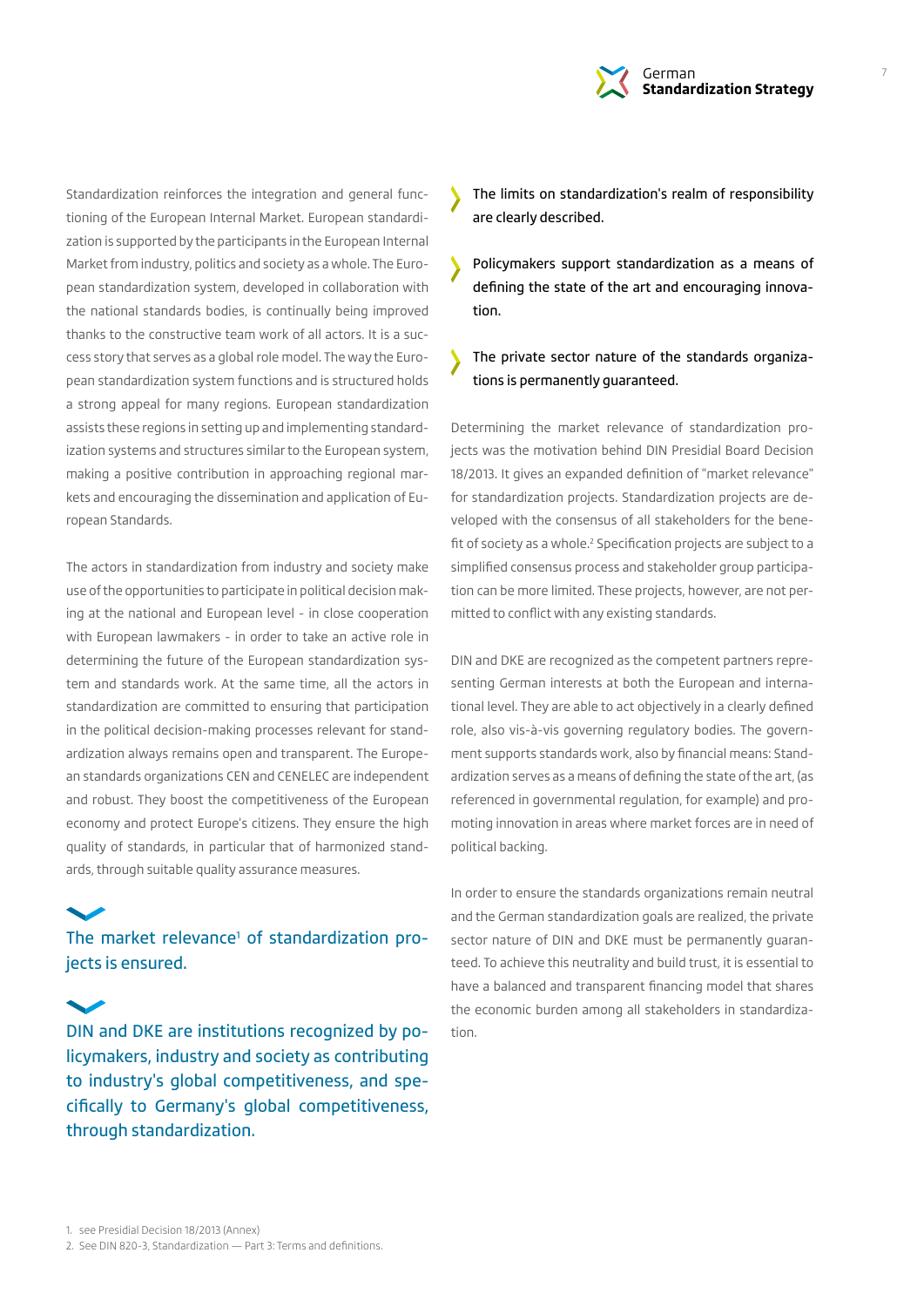#### Standardization is an instrument of deregulation.

In certain legislative texts, the State refers to standards to provide the technical details necessary for compliance with essential requirements. In Germany, legislation provides the legal framework and sets protection targets, while consensus-based technical rules describe in detail the means of achieving those legal requirements. Standards reflect the state of the art because they are regularly reviewed by experts to adjust for new developments. This way setting standards for detailing technical regulation is delegated to those most suited for fulfilling the task.

At the European level, this concept has been practised successfully since 1985. The New Legislative Framework (NLF) is an internal market instrument of the European Union that sets out the general legislative framework for marketing products in Europe. An important aspect of the New Legislative Framework is the specification of essential requirements in European Directives and the development of harmonized European Standards providing more detail to these requirements. Harmonized European Standards are drawn up on the basis of a standardization request by the European Commission. Once this standard is cited in the Official Journal of the European Union, it is deemed a "harmonized" standard and allows the presumption that the essential requirements of the relevant European directives have been met ("presumption of conformity").

The public-private partnership between the State and private standards organizations was formally set down in a "Standards Agreement" between DIN and the German Federal Government in 1975. At the European level, the EU's "Regulation on European Standardisation" No. 1025/2012 governs European standardization where reference is made to its deliverables in order to set detailed rules for the application of Directives, or for public procurement or policy enforcement purposes.

Standards are an instrument of deregulation and facilitate public procurement. However, it is generally recognized that they are not an appropriate instrument to regulate what is subject solely to political will or the representation of public interests, or which is the domain of social partners.

Standardization relieves the burden on government regulators by specifying detailed solutions that can help in the implementation of legal provisions. However, standards are not appropriate for dealing with issues that exclusively serve the public interest or are the domain of social partners. Nor are they the appropriate instrument for areas that are heavily regulated, such as many branches of the services sector, in particular health care services. On the other hand, standards cannot be used by the political powers as a tool to impose their political will.

The New Legislative Framework is expanded to cover further appropriate areas, while maintaining the division of responsibilities between EU and member states.

As the extension of the so-called "New Approach" of 1985, the New Legislative Framework has proven to be an effective model, and is an essential foundation for the free flow of goods in the European Union and the creation of the Internal Market. To complete the Internal Market, the New Legislative Framework should be expanded to include other suitable sectors, as has been the case with certain services. This should be done while retaining the division of responsibilities between the EU and the member states as stipulated in the Lisbon Agreement, particularly as regards the healthcare sector, as well as taking the previously mentioned restrictions into account.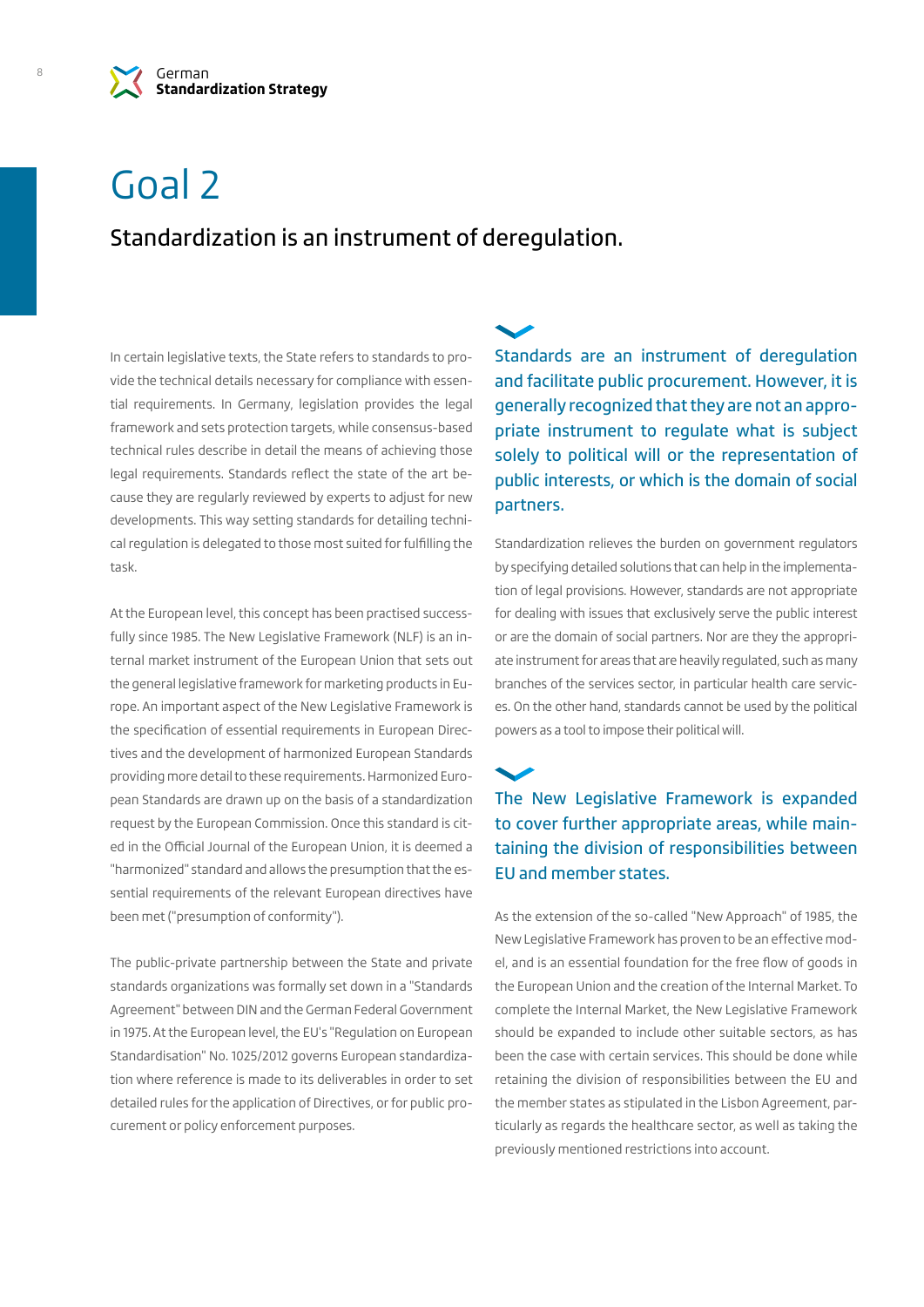

### Standards setters and policy makers work together on a basis of mutual trust.

Beyond the written agreements governing cooperation between standardizers and policy makers, a solid basis of mutual trust is essential for the success of the standardization system. Only through mutual respect and trust can the shared goals of standards work - the free movement of goods in Europe and the protection of its citizens - be achieved.

Trust is built through communication, transparency and cooperation. With regard to the European Commission's standards requests to the European standards organizations, there is a concerted effort on the part of all involved in standardization in Germany to ensure the active participation of stakeholders during the preparation of the request, making certain that the national standpoint is put forward. As a result, the priorities of the stakeholders in the standardization process are already given consideration when the standards requests are being developed.

The public interest is taken into account in standardization, in particular the safeguarding of protection targets such as environmental and consumer protection, occupational health and safety, health protection and building safety. Standards contribute to the global transfer of German sustainability benchmarks.

The public-private partnership between the State and private standards organizations, along with the rules governing standards work at DIN and DKE, ensure that the public interest will be represented in results of standards work. Standards contribute to the protection of citizens, whether in their role as consumers, contracting authorities or employees, as well as helping to protect the environment.

The guiding principles of Germany's National Sustainability Strategy are generational equity, quality of life, social cohesion and international responsibility, while at the same time reconciling economic, ecological and social interests. Developed on a consensus basis and with full stakeholder involvement, standards can make a valuable contribution.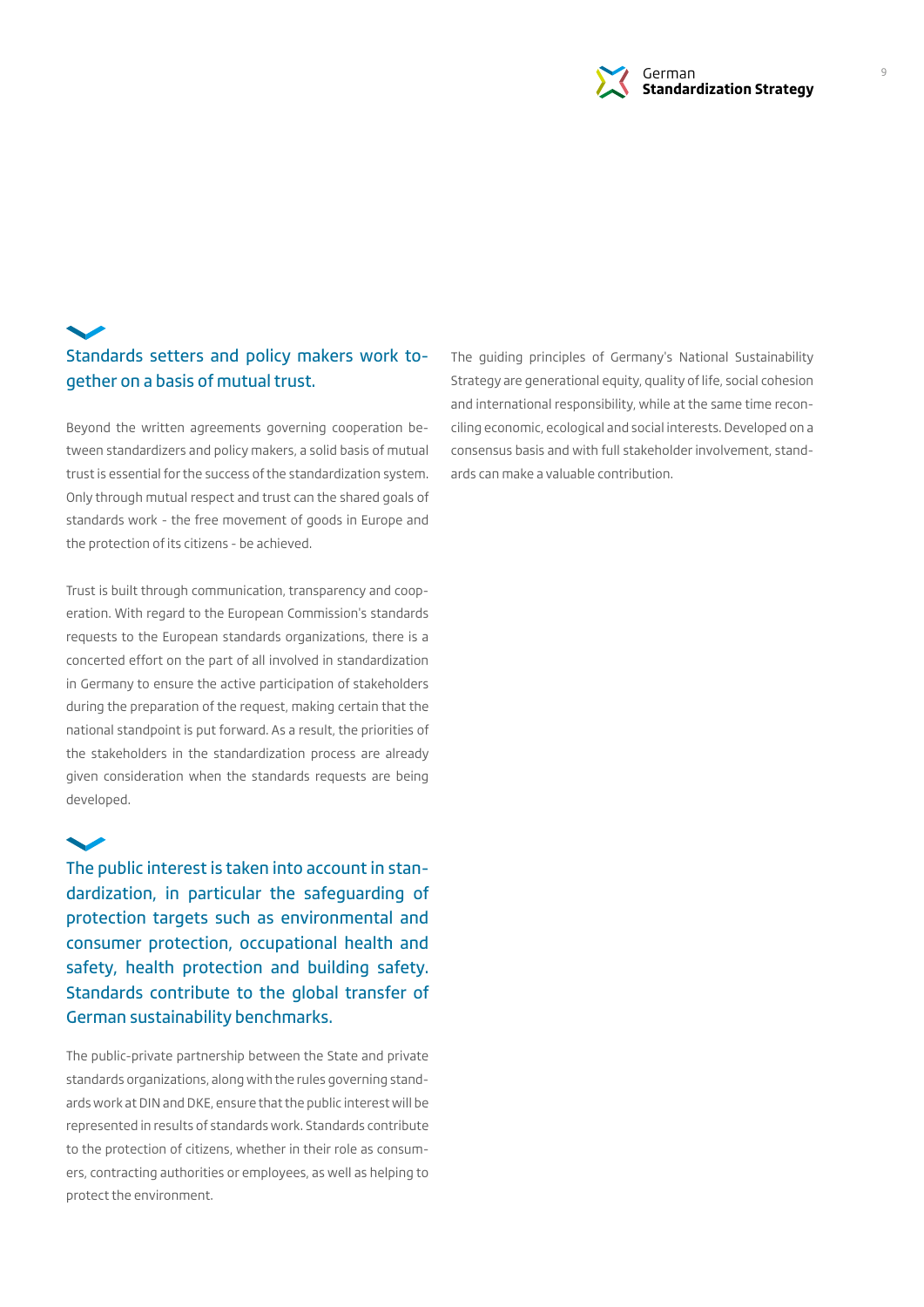Germany is at the forefront in bringing future-oriented topics into standardization on a worldwide scale through the networking of stakeholders and the establishment of new processes and open platforms for coordination.

DIN and DKE provide the world's leading moderation platform for standardization. They organize standardization topics and coordinate teamwork beyond the borders of their own organizations, including for fora and consortia and other standards development organizations.

- In this context, DIN and DKE advocate for the coherence and consistency of the body of standards.
- The strengths of the various actors in standardization are grouped together according to subject area and objective. All stakeholders have the opportunity to participate in a fair manner.
- Joint steering bodies organized by topic at DIN and DKE coordinate the technical work and are also open to standards development organizations, fora and consortia.
- As neutral organizations, DIN and DKE are well-suited to take on the necessary coordination tasks.
- A financing model that ensures neutrality is guaranteed.
- Supported by experts, DIN and DKE initiate future-oriented projects.
- Standardization facilitates the rapid spread of technologies, thus priming the market for innovation.
- Standardization also facilitates interoperability.
- Standardization is also taken into consideration in science and research.

Germany has long played a key role in stimulating progress in innovative areas such as Industry 4.0, Smart Cities and the energy transition. Ubiquitous digitalization in a globalized world is a megatrend that demands new approaches, processes and structures. This digital transformation is leading to profound upheaval in all areas, whether politics, industry or society as a whole. DIN and DKE have been given a remit to re-coordinate, in consultation with the actors in German standardization, global standardization beyond the limits of their own organizations. The classic, sector-based organizational structure of standardization, one which was successful for so many years, has come to its limits in the face of convergent, innovative cross-sectoral topics. At the same time, the rapidly increasing number of standardization platforms, fora and consortia present major challenges for those observing and participating in standardization work, especially small and medium-sized enterprises.

New types of organizational and operational structures with the associated innovative processes for coordination and moderation are necessary to address these far-reaching changes. Even in a multifaceted standardization landscape with new actors and dynamic processes, established and time-tested values such as the coherence of the body of German standards and neutrality still remain of central importance. The policy of cooperation and coordination will also be continued in order to maintain the coherence and consistency of the body of German standards (including adopted European and International Standards) with other collections of technical rules (such as those drafted by fora and consortia) but also with those issued by American standards development organizations (SDOs).

The fair and effective participation of all stakeholders in standardization, including those in fora and consortia, is reflected above all in a balanced composition of committees and in provision for various forms of participation<sup>3</sup>. Making different forms of participation possible involves incorporating digital technologies in the development process in an effective way and making efficient use of resources in committee work. For any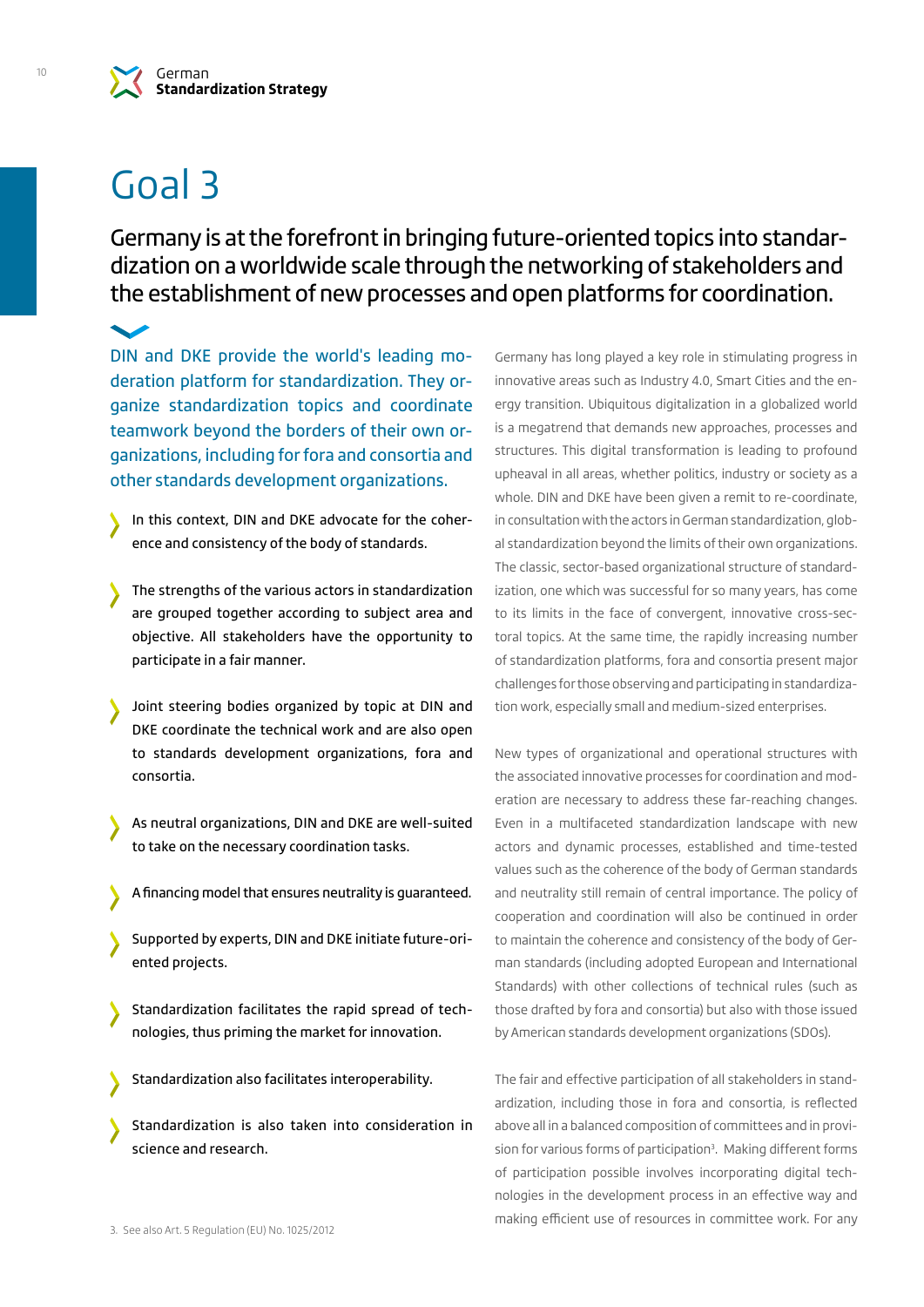

standardization topic to be successful, it is essential to group together the activities and competences of the participating actors and ensure the effective flow of information. DIN and DKE ensure the smooth coordination of the participatory processes.

In order to seize upon developments in societal and digital transformation at an early stage, DIN and DKE initiate innovative projects in consultation with the actors in German standardization, drawing upon the findings and requirements of the experts from standardization. Steering bodies tasked with coordinating cutting-edge topics facilitate the integration of new and innovative topics into the standardization process. This takes place in close consultation with existing standards committees. In order to be open to as many new impulses as possible, these steering bodies can be approached by SDOs, fora and consortia.

Science and research take the results of consensus-based and consortial standards work into account, not only to build upon the state of the art but also, in turn, to introduce new findings and approaches into standardization. Standardization is an effective means of bringing new technologies to the market.

#### DIN and DKE are catalysts for digital transformation in the standards world.

Instruments for strategic future planning are used, for ↘ example "Roadmaps".

Solutions are developed regarding intellectual property rights issues.

DIN and DKE have established partnerships and found ways to cooperate effectively with open source projects and take advantage of open source technologies and methods in standardization.

In spite of the consistent use of the FRAND (Fair Reasonable And Non-Discriminatory)<sup>4</sup> licensing conditions, questions still arise concerning intellectual property rights in the course of developing standards and specifications, particularly when it comes to patents. Different scenarios require tailored solutions that are discussed and agreed upon by the various actors.

It is particularly important to address this issue in connection with open source technologies, e.g. open source software development.

Digital transformation and open source are inevitably linked and must be applied in standardization through the use of open source technology and methods.

4. See also CEN-CENELEC Guide 8: CEN-CENELEC Guidelines for Implementation of Common Policy on Patents ITU-T/ITU-R/ISO/IEC Guidelines for Implementation of the Common Patent Policy for ITU-T/ITU-R/ISO/IEC (http://isotc.iso.org/livelink/livelink/ fetch/2000/2122/3770791/Common\_Guidelines.pdf?nodeid=6295394&vernum=-2)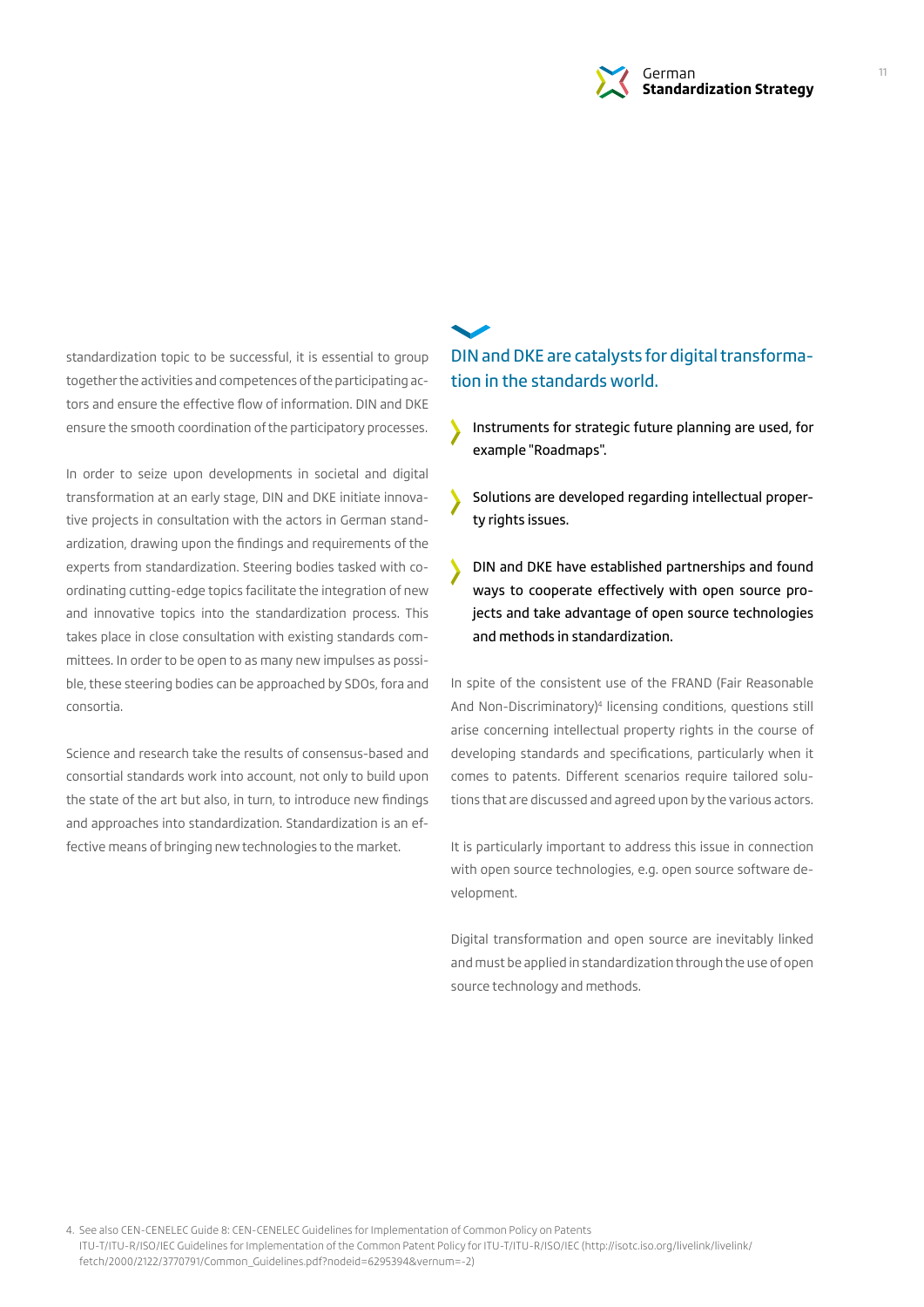Industry and society are the driving forces in standardization.

Industry is a key pillar of standardization and demonstrates a high level of competence and enduring commitment. Industry is increasingly willing to make experts available for participation in national, European and international standards projects.

#### Standardization topics are introduced in large part by industry.

The costs and benefits of standards projects are in the correct relationship to each other, and the follow-up costs of standards are taken into consideration. Suitable tools are developed.

The disruptive forces of digital technologies will continue to produce many changes in coming years. All areas of industry and society must face up to the ensuing challenges and take an active part in shaping the changes. One useful instrument is the transfer of innovations to the market, a process that is supported by standardization. This requires a high level of commitment on the part of experts from companies, including those experts participating in technical committees at the international level. The role of Germany as a leading industrial nation can only be solidified by the timely and intensive participation of its experts in standardization.

On top of purely economic considerations, new standards projects must also be evaluated on the basis of their potential impact. This calls for a holistic analysis of projects.

The needs of society as a whole are taken into consideration.

Standardization creates added value for society.

Standards contribute to sustainable development taking into account all protection targets, and they also support the UN Sustainable Development Goals (Agenda 2030).

Standards can greatly improve the safety and quality of products, processes and services, affecting our daily lives both directly and indirectly. Thanks to the involvement of all stakeholders in standards work, it is ensured that the requirements of society are acknowledged and acted upon. These requirements are based on protection targets which develop through social discourse, such as occupational health and safety, environmental and consumer protection, health protection and building safety. Beyond their added value in monetary terms for industry, standards are essential to ensure environmentally sound practices, the protection of the individual and the collective good. Aspects such as the sustainable use of resources, and material and energy efficiency help improve market competitiveness.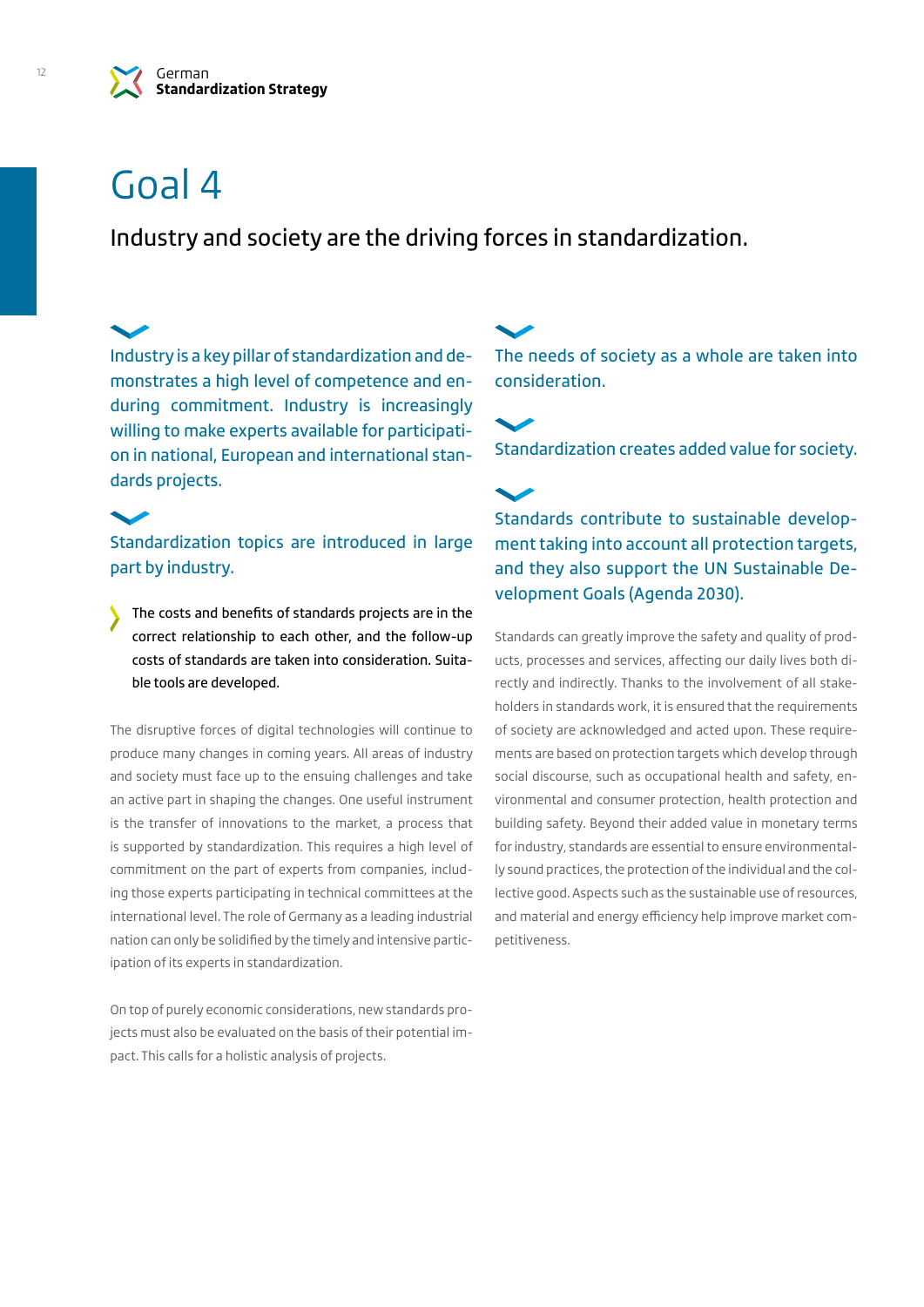

## DIN and DKE work in close cooperation with technical associations

Due to the highly interwoven nature of technologies, coordinated and efficient collaboration must be ensured between the existing standards bodies and sector-based associations and SDOs. This requires the active participation of all stakeholders. In this way, interested parties that have fewer resources available to them for standards work, such as small and medium-sized enterprises (SMEs) or consumers, are better integrated into the process.

## DIN and DKE work together with fora and consortia

Digital transformation touches almost all areas of our lives, changing entire business segments and value chains. Successful digitalization depends on standards. In the area of information technology, numerous fora and consortia have emerged alongside the existing standards organizations. The challenge is to strengthen the coherence of the body of standards, avoid duplicate efforts and eliminate contradictory standards while bundling resources and allowing the input of knowledge from all experts in the standardization process. Close collaboration among DIN, DKE, fora and consortia with the resulting synergy effects can generate advantages for both sides. In this way, industry is given support and is relieved of some of the burden associated with the digital transformation process.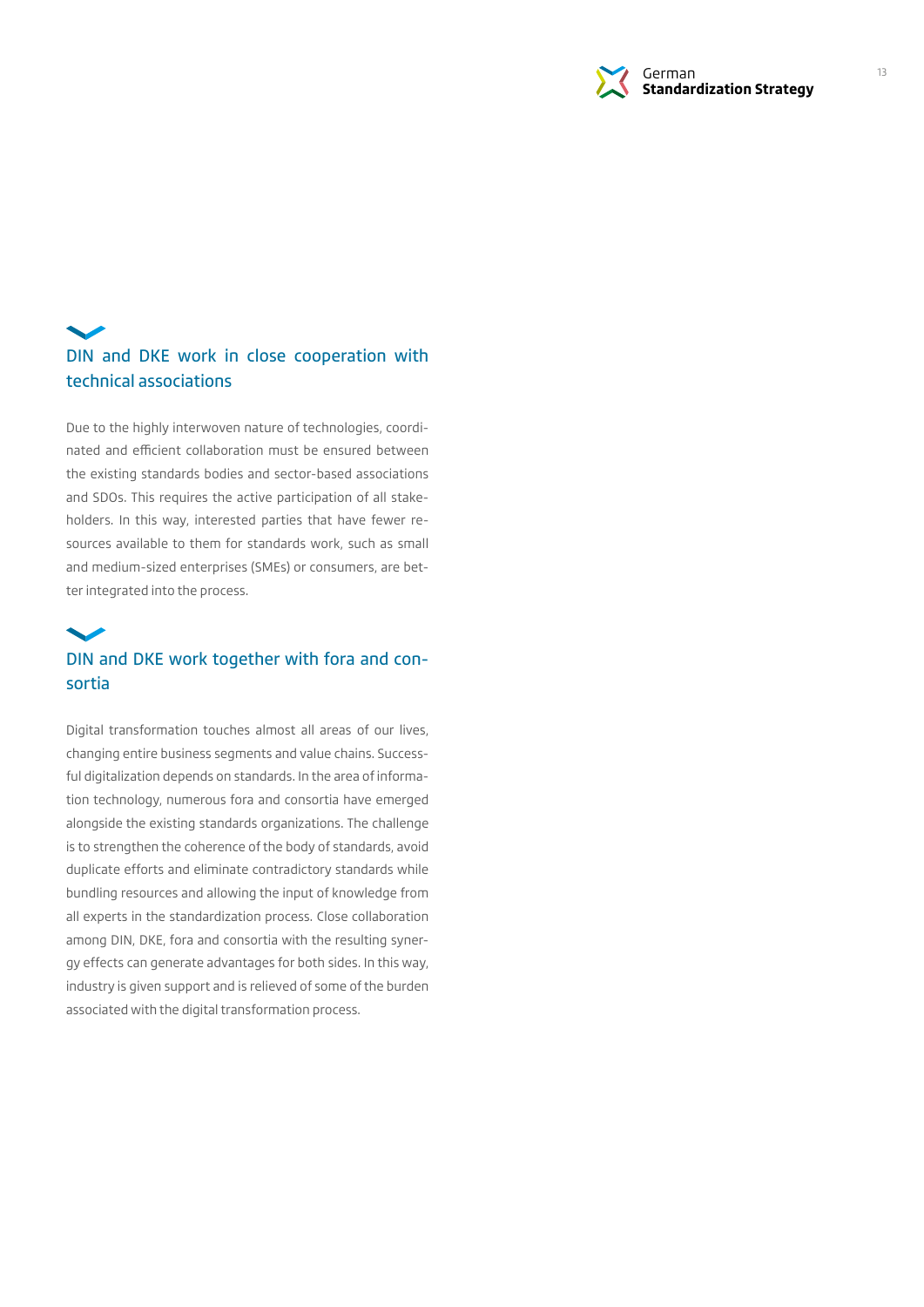Standardization is used in particular by companies as an important strategic instrument.

#### Industry recognizes the benefits of standardization at all levels of the company.

Management uses standardization as a strategic tool to achieve corporate objectives; participation in standards committees is promoted and valued highly.

Companies benefit by actively taking part in standards projects: Through interaction with specialists in other areas they can gain a knowledge lead, introduce their own technologies and help shape the content of standards. Furthermore, innovations which have been guided by standardization processes, from the initial idea to the market launch, have a better chance of penetrating the market. Clearly, standardization is an important strategic instrument of a company's technology and innovation management. The option to take part in the development of standards is a valuable alternative to, or can supplement, the patenting process, an undertaking which can be cost intensive and often only touches on a limited aspect of a topic.

However, this potential can only be unlocked by companies when it is recognized at the management level and standardization is integrated accordingly into the company's overall strategy. It is also essential that management recognize and value their employees' commitment to their work in standards committees, for example, by securing the financing for them to attend committee meetings. At the same time, the technical experts are aware of the benefits of standardization for their companies. Their technical know-how and experience are indispensable for the success of standards work.

#### Standardization work is appealing. Effective and reliable processes and structures have been established. Suitable digital tools are used.

The willingness to take part in the development of standards is largely dependent on how attractive the work is made for participants. Reliable processes and structures are the cornerstone: they facilitate the involvement of all stakeholders and provide a unique platform (that complies with the principles of cartel law) by which they can exchange ideas with other experts and achieve consensus. The effectiveness and reliability of these processes and structures are also imperative in order to keep up with the ever-increasing speed of technological development and to guarantee that standards are swiftly updated. These processes are supported through the use of digital tools for joint editing of draft documents, virtual meetings and online consultations, etc. Such tools must be easy to use, reliable and as barrier-free as possible.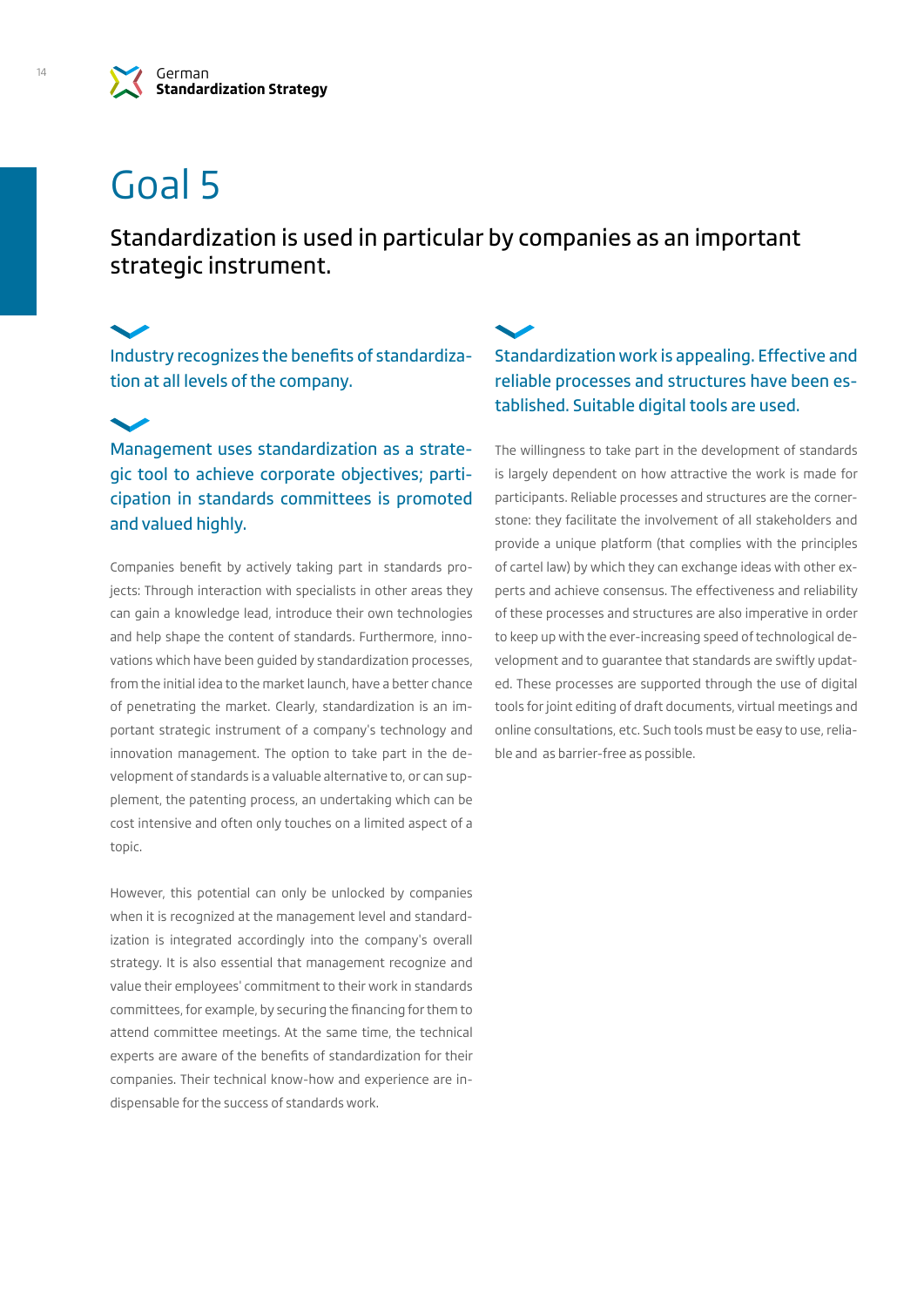

Standards are practical in application, limited to the essentials and a central source of information. Standards take the requirements of users into account. These requirements are a quality benchmark for standardization. A modular standards structure is established.

For many users, standards play a central and essential role in their daily work. For these users, the quality of a document is gauged by how easily they can locate and then apply relevant information. Therefore, great importance is to be attached to improving the readability of the document as well as establishing clear definitions and requirements. Standards are easily accessible and easy to search. This makes it easier for companies to use their content across all steps in the value chain.

The user friendliness of the documents will also be improved by implementing a modular standards structure. When appropriate, voluminous standards will be divided into smaller sections that focus on specific areas and make it easier for users to find the information they need. This type of standards structure offers advantages to the reader, but is also useful in developing the standard. Specific topics can be updated quickly and participation can be targeted, which benefits SMEs among others.

### The targeted involvement of experts from SMEs is made possible.

Standards profit when the best experts actively participate in the standardization process in their specific area. However, it can be particularly challenging for smaller companies and start-ups to take an active role in standards work. Digital tools help lower the barriers to SME involvement in the standards process. Custom-tailored information on current projects and the implementation of a modular standards structure help SMEs to select topics that are relevant to them and to use their available resources wisely.

The technical associations and the institutional leaders of German standardization, DIN and DKE, together with the Federal Government, encourage companies to use standardization in both their domestic and export businesses.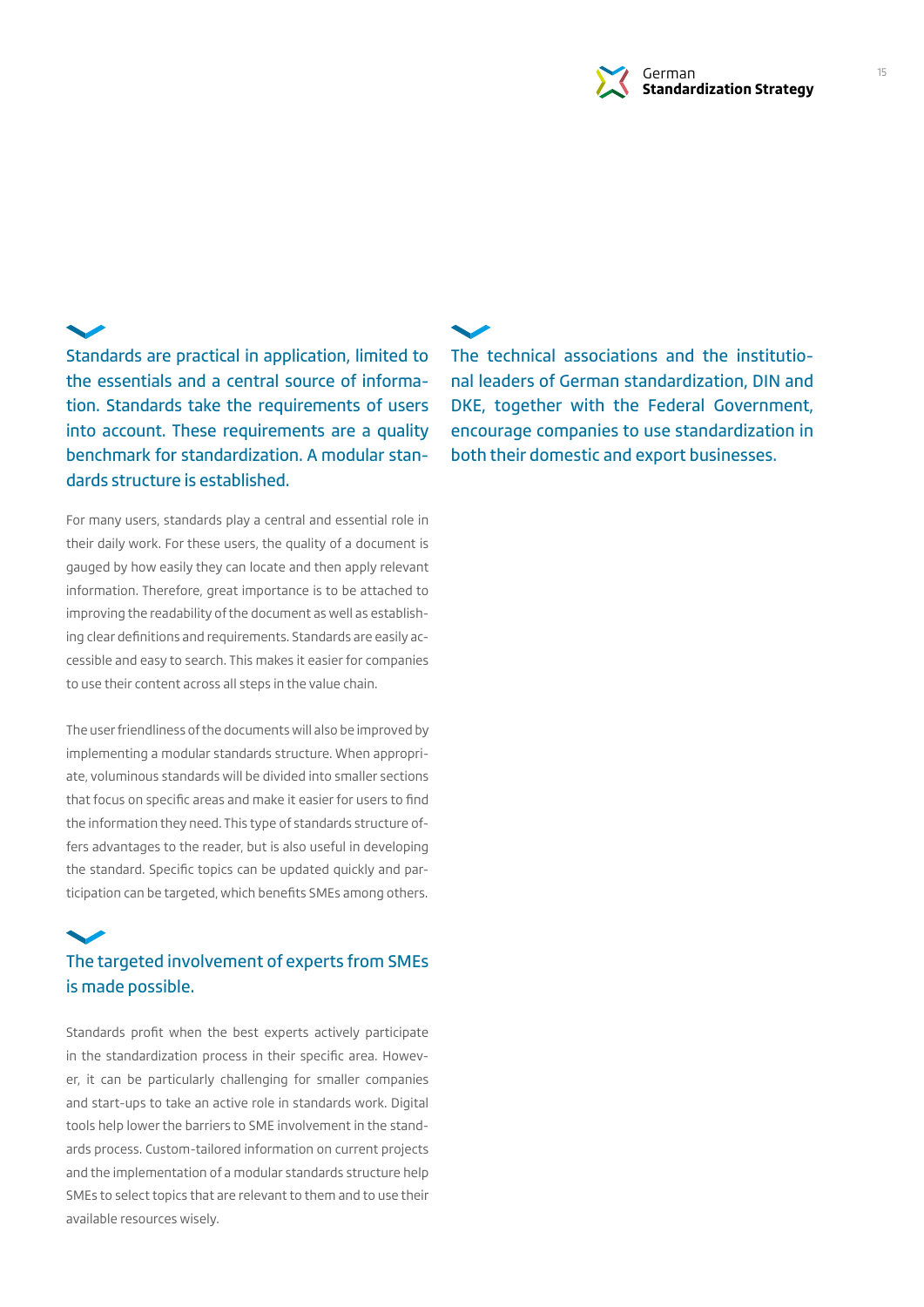Standardization is highly regarded by the public.

Standards represent safety and quality.

The processes of standardization are efficient and are perceived as such.

The public is involved in standardization through clear structures and transparent processes.

DIN and DKE maintain an open and transparent dialogue with the public, also using innovative participation processes to involve stakeholders.



The quality assurance of the standardization process is transparent.

Participation in standards work is an enriching experience due to the many advantages it offers. Participants come in contact with a large network of potential partners and customers and have the opportunity to put forward their own interests. They also gain a considerable advantage by having access to the latest developments in product and service requirements, as well as accessing knowledge on the current state of the art. These advantages are increasingly communicated by all the actors in standardization and by the standards organizations themselves.

In general, the public perception of standards is positive: They are widely recognized and stand for trust, uniformity and reliability. Even when there are changes in the ever transparent and efficient standardization processes, standards and their content maintain a consistent high quality with a clear social and economic added value.

Both to ensure the active dialogue with the public and to address existing networks in an optimal manner, DIN and DKE use innovative approaches to build upon existing methods of participation. This is intended to create the widest possible range of options for getting involved.

Standardization has become increasingly anchored in vocational training and academia.

Discussions are taking place on an ongoing basis regarding the role of standardization in its relationship with science and technology, industry, politics and society and societal transformation in all areas.

The benefits of standardization and its contribution to economic activity, to the public good and sociopolitical protection targets like environmental and consumer protection, occupational health and safety, health protection and building safety have been communicated and acknowledged.

To foster the knowledge about standardization and encourage the next generation of technical experts and management in their work with standards, standardization is already integrated in vocational training programs and academic education. Standardization is vital for a wide range of sectors. Thus, depending upon the focus, economic, technical, political or legal aspects can be examined.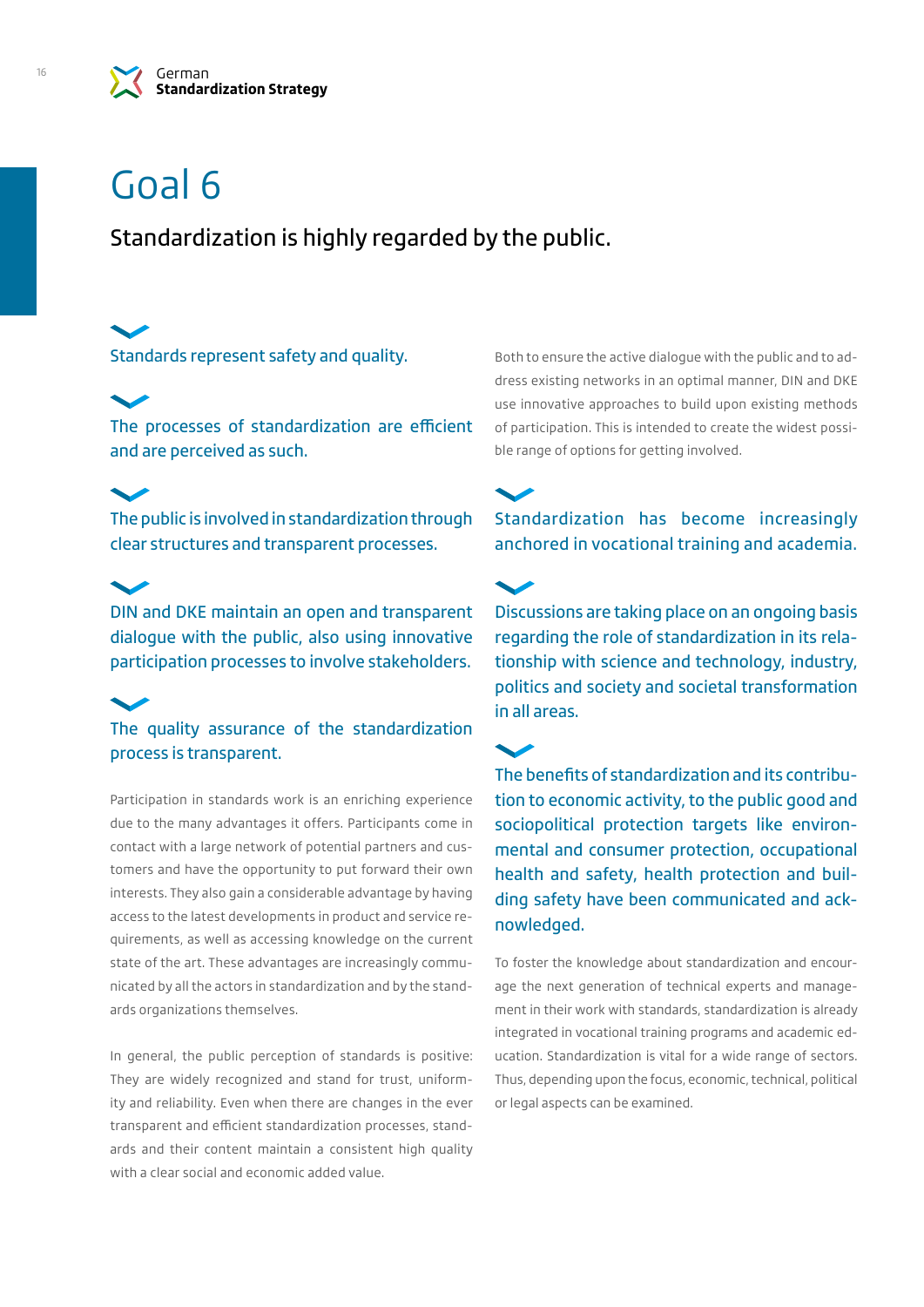

Standards are essential in everyday life by making sure things work smoothly, often without even being noticed. All actors in standardization therefore have an interest in communicating and publicizing the many diverse benefits of standardization and standards. Through increased commitment to innovation and by keeping abreast of megatrends, standardization is recognized as a valuable instrument for both industry and society as a whole.

#### **Translator's note:**

The German Standardization Strategy distinguishes in the German version between "Normung" covering the development process of full-consensus standards ("Normen") and "Standardisierung" covering the development process of documents with a limited consensus ("Standards"). In the translation, the terms "Normung und Standardisierung" are translated by the English term "standardization" to cover both activities. Consequently, whenever "Normen" and "Standards" are referred to in the German text, the term "standards" is used in the English translation to cover both. When it is necessary to distinguish explicitly between the German terms "Norm" and "Standard", "Norm" is rendered by "full-consensus standard" and "Standard" by the term "specification".

In the context of the English translation of the German Standardization Strategy the term "standards organization" is used for the national standards bodies DIN and DKE, as well as for CEN, CENELEC and ISO and IEC. Other issuers of technical rules, whether of German or non-German origin, are referred to as "standards development organizations".